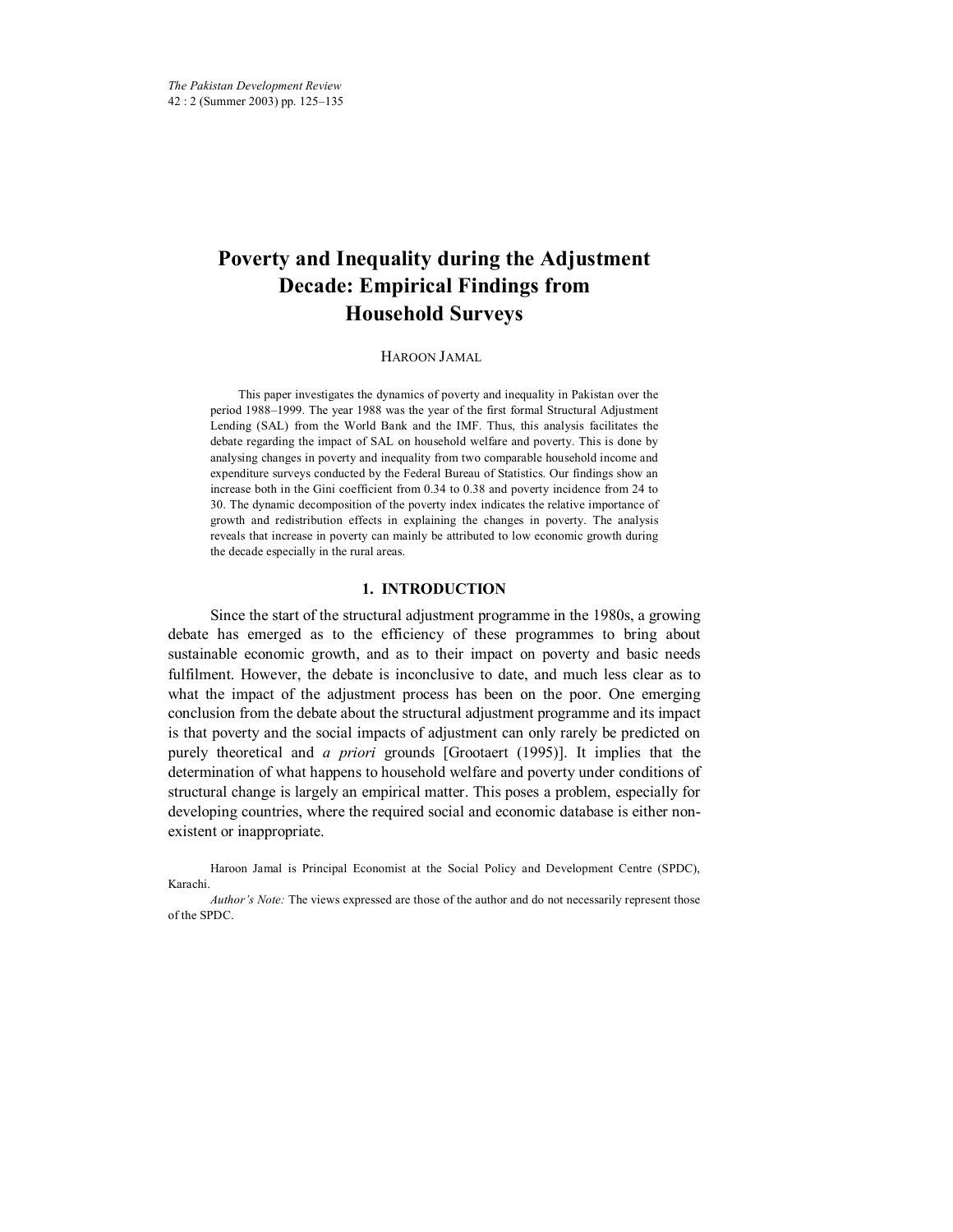Fortunately, the available data in Pakistan meets two essential conditions. First, any analysis of the impact of macroeconomic change requires comparable data for at least two points in time, situated appropriately relative to the adjustment phase so that they can reflect its impact. Second, the concern with household welfare and poverty requires the availability of micro-level data, which covers the different dimensions of household welfare.

This paper, therefore, facilitates the debate by analysing changes in poverty and inequality from two comparable household income and expenditure surveys conducted by the Federal Bureau of Statistics during 1987-88 and 1998-99. The choice of years is relevant and appropriate for the analysis. In Pakistan, the Structural Adjustment Programme came into force in 1988. Thus, the household data for 1987- 88 provides benchmark estimates for poverty and inequality. The household survey of 1998-99 is the latest, and coincidently it provides household information prior to the consequences of economic crises precipitated by the international sanctions imposed in May 1998.

The outline of the paper is as follows. In the next section, pre- and post-1988 macroeconomic trends are highlighted. Section 3 discusses the estimation procedure for micro analysis from household surveys. Section 4 is reserved for the discussion of inequality and poverty changes during the period, while the final section offers some concluding remarks.

### **2. MACROECONOMIC SCENARIOS**

In assessing the economic performance<sup>1</sup> of the last decade, a convenient starting-point is 1988, the year of the first formal Structural Adjustment Lending (SAL) from the World Bank (WB) and the International Monetary Fund (IMF). During this time, most WB/IMF structural lending programmes for various countries, including Pakistan, had two sets of economic targets. Stabilisation, or demand management targets, was the goal for the short to medium term. Structural adjustments were the targets for the medium to long run. Table 1 and Table 2 illustrate the decade-long performance of indicators, both post- and pre-1988.

In Pakistan, the primary focus of the IMF-sponsored stabilisation programmes has been to lower the budget and current account deficits. In contrast, in Latin American countries the goal of these programmes in the 1970s and 1980s was to fight hyper-inflation. The twin deficits in Pakistan were to be lowered by the removal of price distortions and by making structural changes in almost all sectors of the economy. For example, the budget deficit was to be lessened by reducing and switching public expenditures and broadening the tax base. Table 1 compares the post-1988 decade average performance with the pre-1988 decade. After 1988, Pakistan's economy performed poorly in all the stabilisation indicators except for a

<sup>1</sup>This section is drawn from SPDC's annual review *Social Development in Pakistan* (1999).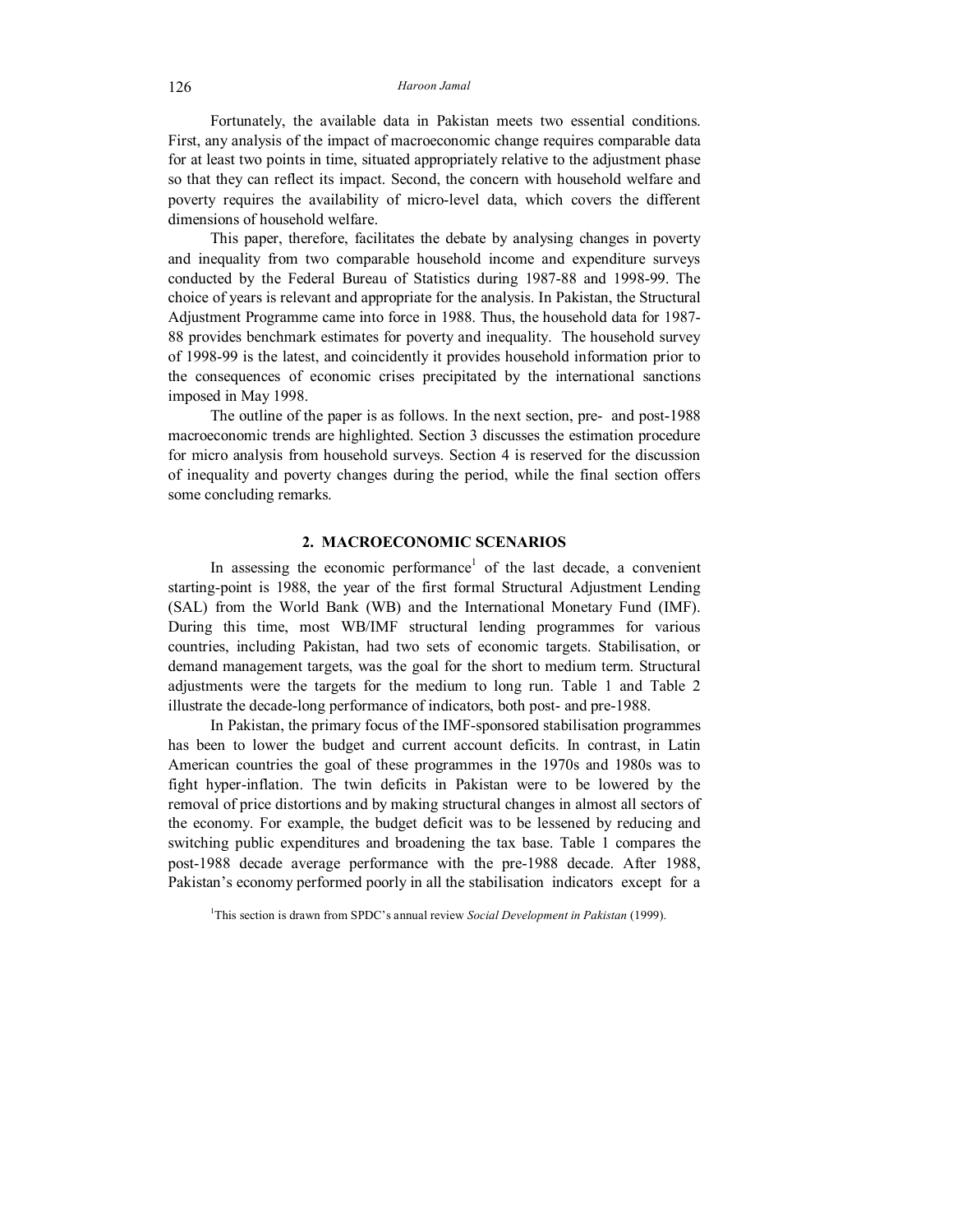| I<br>× |  |
|--------|--|

|                                       | Pre     | Post    |
|---------------------------------------|---------|---------|
|                                       | 1977-78 | 1988-89 |
|                                       | to      | to      |
|                                       | 1987-88 | 1997-98 |
| Rate of Inflation                     | 7.6     | 10.7    |
| Budget Deficit (% of GDP)             | 7.1     | 6.7     |
| Current Account Deficit (% of GDP)    | 4.5     | 5.5     |
| Total Revenue as % of GDP             | 16.8    | 17.4    |
| Public Expenditure as % of GDP        | 24.5    | 24.4    |
| Export of Goods as % of GDP           | 16.7    | 19.2    |
| Import of Goods as % of GDP           | 18.7    | 17.9    |
| Growth Rate in Export of Goods (US\$) | 10.5    | 7.5     |
| Growth Rate in Import of Goods (US\$) | 6.8     | 6.7     |
| Depreciation of Nominal Exchange Rate | 6.8     | 9.4     |
| Growth Rate in Money Supply (M2)      | 13.6    | 15.6    |
| Nominal Interest Rate on Deposits     | 8.0     | 6.2     |

*Performance of Stabilisation Indicators (Pre- and Post-adjustment Era)* 

*Source: Pakistan Economic Survey* (Various Issues).

| I criprimance of su acturat matemoirs (I re- and I ost-aufustment Eru) |         |         |  |  |  |
|------------------------------------------------------------------------|---------|---------|--|--|--|
|                                                                        | Pre     | Post    |  |  |  |
|                                                                        | 1977-78 | 1988-89 |  |  |  |
|                                                                        | to      | to      |  |  |  |
|                                                                        | 1987-88 | 1997-98 |  |  |  |
| <b>GDP</b> Growth Rate                                                 | 6.4     | 4.5     |  |  |  |
| • Agriculture                                                          | 4.0     | 3.6     |  |  |  |
| • Manufacturing                                                        | 8.9     | 5.0     |  |  |  |
| • Other Sectors                                                        | 7.3     | 4.6     |  |  |  |
| Growth in Index of Agricultural Production                             | 4.5     | 2.0     |  |  |  |
| Growth in Total Cropped Area                                           | 1.2     | 0.5     |  |  |  |
| Domestic Savings (% of GDP)                                            | 8.2     | 13.4    |  |  |  |
| Private Investment (% of GDP)                                          | 7.3     | 9.1     |  |  |  |
| Growth in Foreign Direct Investment (US\$ million)                     | 19.1    | 12.5    |  |  |  |
| Growth in Total Debt Servicing                                         | 21.9    | 19.4    |  |  |  |
| Total Debt Servicing as % of GDP                                       | 4.1     | 7.1     |  |  |  |

| Performance of Structural Indicatotrs (Pre- and Post-adjustment Era) |  |  |  |  |  |
|----------------------------------------------------------------------|--|--|--|--|--|
|                                                                      |  |  |  |  |  |

*Source: Pakistan Economic Survey* (Various Issues).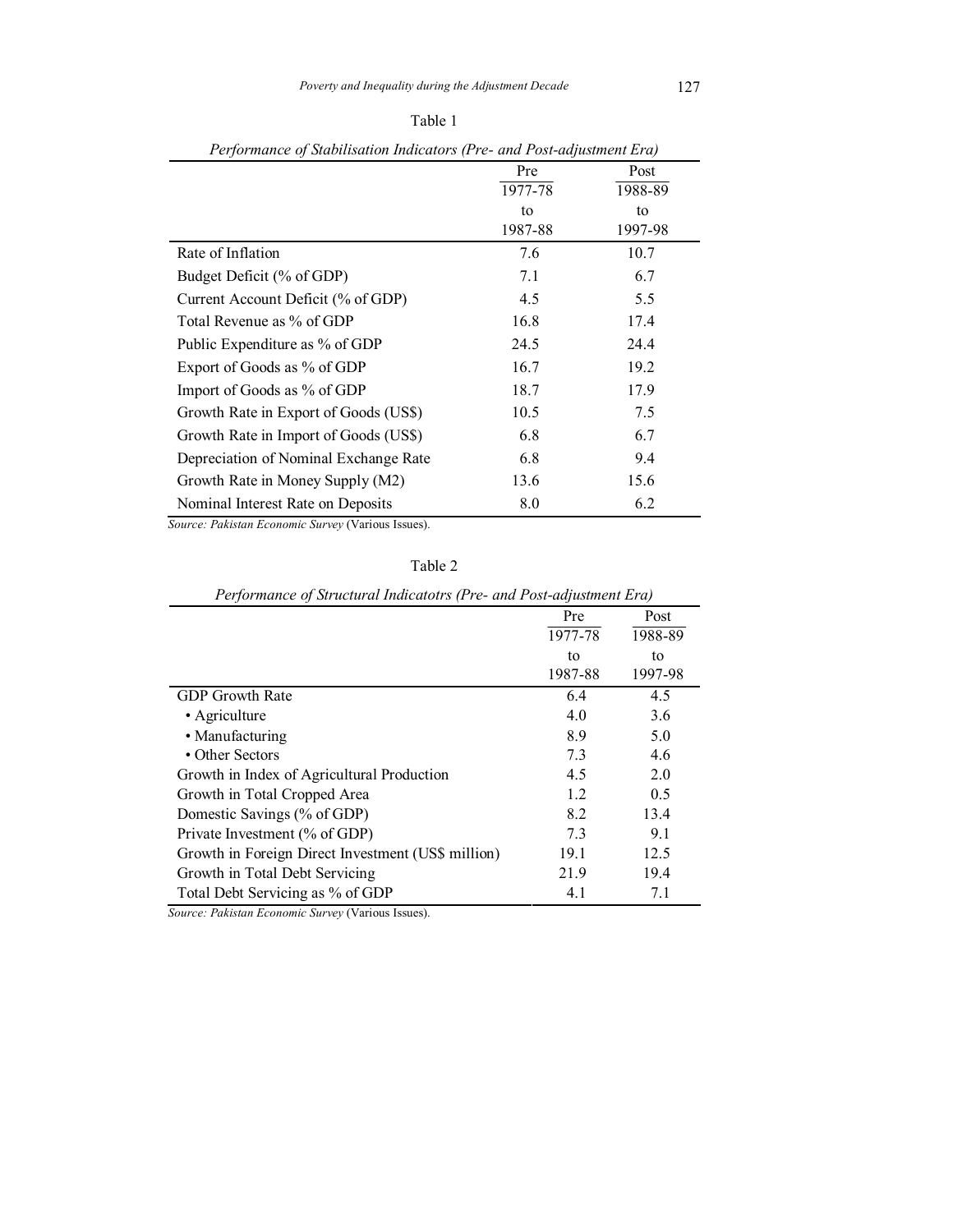nominal reduction of the budget deficit, and a slight increase in total revenues and share of exports in the GDP. In contrast, many other indicators showed deterioration. Average inflation in the 1990s stood at close to 11 percent as against 8 percent in the 1980s. The current account deficit, on average, rose by a full percentage point in the current decade from the 1980s.

Table 2 compares the economy's structural performance during the post- and pre-1988 decades. One observes significant improvement in the share of domestic savings in the GDP, a nominal rise in the share of private investment in the GDP, and slower growth of total debt servicing. In agriculture, the growth rates of rice and sugarcane yields per hectare are higher in the post-1988 decade. The rest of the indicators show either a nominal or significant decline. On average, GDP growth fell by approximately two percentage points, primarily due to a fall in manufacturing growth from 9 percent in the 1980s to 5 percent in the 1990s. Critics argue that the performance of each individual indicator (see Tables 1 and 2) carries an explicit verdict on the economic management and faulty design of the WB/IMF programmes. Proponents of sound economic management and meaningful implementation would argue that in the absence of a counterfactual scenario (i.e., how the indicators would have appeared in the absence of structural adjustment), the causality remains at best conjectural.

## **3. THE MICRO PERSPECTIVE—DATA AND ESTIMATION PROCEDURE**

On the micro front, the study is based on two household surveys: Household Income and Expenditure Survey, 1987-88, and Household Integrated Economic Survey, 1998-99, undertaken by the Federal Bureau of Statistics. These surveys are very similar in the scope of data collection, sampling design, and coverage; they are nationally representative and the sample selection uses a two-stage stratified random sampling in both designs. Individual and household-level information is collected on a relatively large sample: 18,144 households in the first, and 14,679 in the second. The similarity in the sampling and questionnaire design also facilitates inferences on poverty and inequality trends, and comparisons over time.

Although these surveys collect information on household income and expenditure, it is preferred to use expenditure as a measure of welfare, partly because of non-sampling errors and bias in income under-reporting. This bias may be particularly large when income data are collected on a single visit to households. It is argued that in an economy where most of the economically active population are not in remuneration through salaries but are either self-employed or work on farms or other family business, the reporting of consumption expenditure is likely to be more reliable than that of income.

The expenditure values do not reflect household composition. To account for the differences between the two periods, adult equivalent scales are used to correct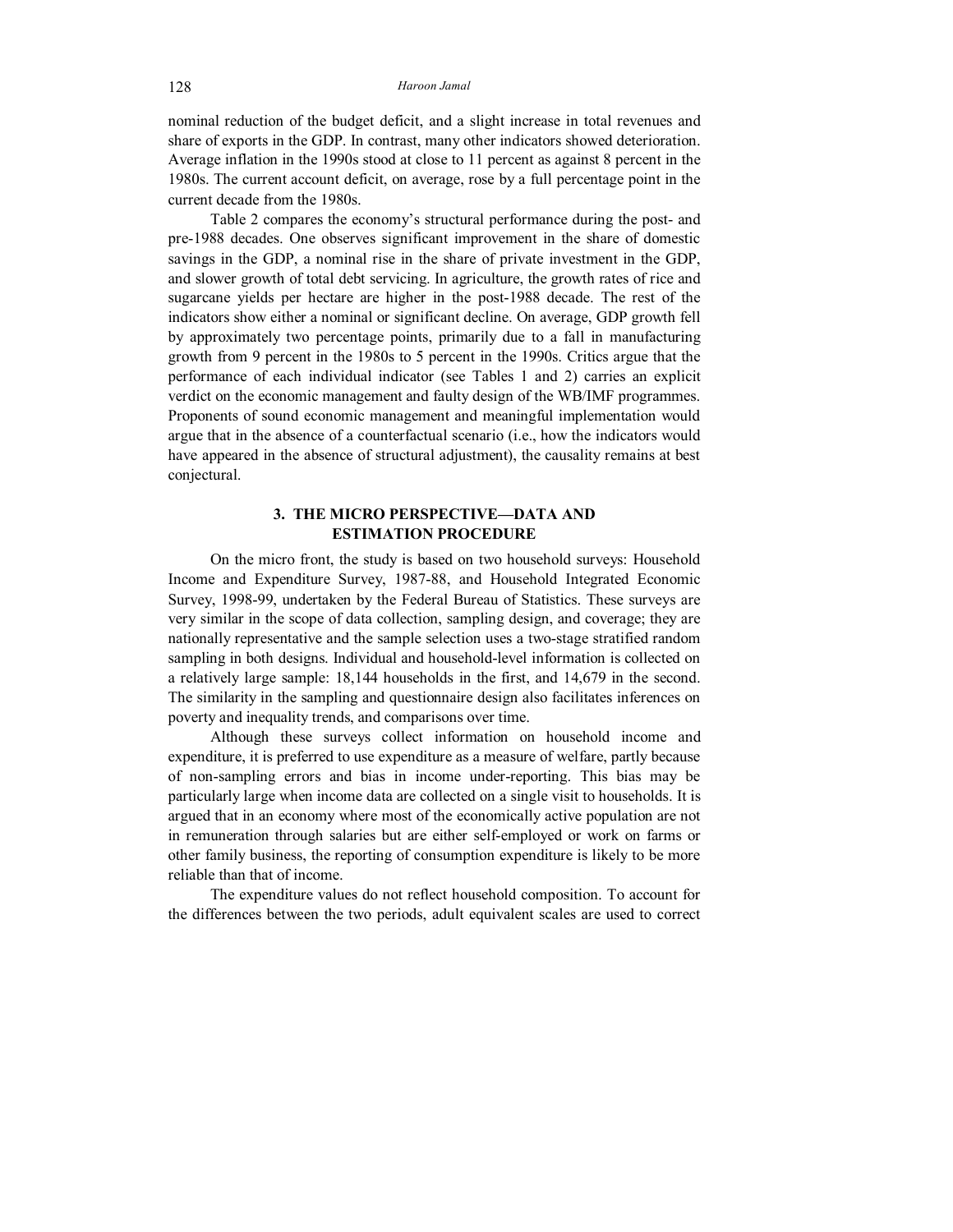for household age and composition effects. These correction factors are computed endogenously from the survey. Pakistan (2001) provide the recommended daily allowance for the population for various age and sex compositions. These requirements with household data are used to define adult equivalent scales.

Two measures of inequality are used in this analysis: the ratio of the top to the bottom quintile's expenditure (per adult equivalent) and the Gini coefficient. The ratio of the top-to-bottom quintiles is a very commonly used summary measure of inequality in both developed and developing countries. The main drawback of this inequality measure is that it ignores the expenditure of the middle 60 percent of the population, and also the distribution of income or expenditure within the richest and the poorest quintiles. The Gini coefficient is a measure of inequality which varies between 0 (when everyone has the same expenditure or income) and 1 (when one person has everything). The closer a Gini is to 1, the more unequal is the distribution.

The study uses the absolute poverty line for welfare inference.<sup>2</sup> Exactly the same methodology is used to estimate the poverty lines from two surveys. The methodology adopts a calorific approach and uses per adult equivalent total expenditure as an indicator of household welfare. Following Ercelawn (1992), overall expenditure (economic capacity of household) is used in a calorieexpenditure relationship.<sup>3</sup> Specifically, calorie consumption is regressed on nondurable consumption expenditure to estimate expected expenditure for the minimum calorie intake. The daily calories intake norm recommended by the Working Group on Poverty Alleviation of the Planning Commission in 1997 (2550 calories per adult equivalent for the rural and 2230 calories for the urban areas) has been used. Once a poverty line has been set, a number of summary statistics describing the incidence, depth, and severity of poverty may be calculated. These include the headcount index (which measures the incidence of poverty), the poverty gap (which measure the depth of poverty), and the squared poverty gap (which measures the severity of poverty).

Foster, Greer, and Thorbecke (1984) show that these three poverty measures may all be calculated using the following formula:

 $P^{\alpha} = (1/N) \sum [(Z - EXP)/Z]^{\alpha}$ 

Where;

 $P^{\alpha}$  = Aggregation measure *N* = Total number of households *EXP* = Observed household expenditure

<sup>2</sup>Instead of inflating or deflating the poverty line, it was felt necessary to estimate the poverty line separately from both data sets to control the changes in the consumption pattern during the decade.

<sup>3</sup>Detailed methodology and alternative approaches to determination of the poverty line are discussed in Jamal (2002).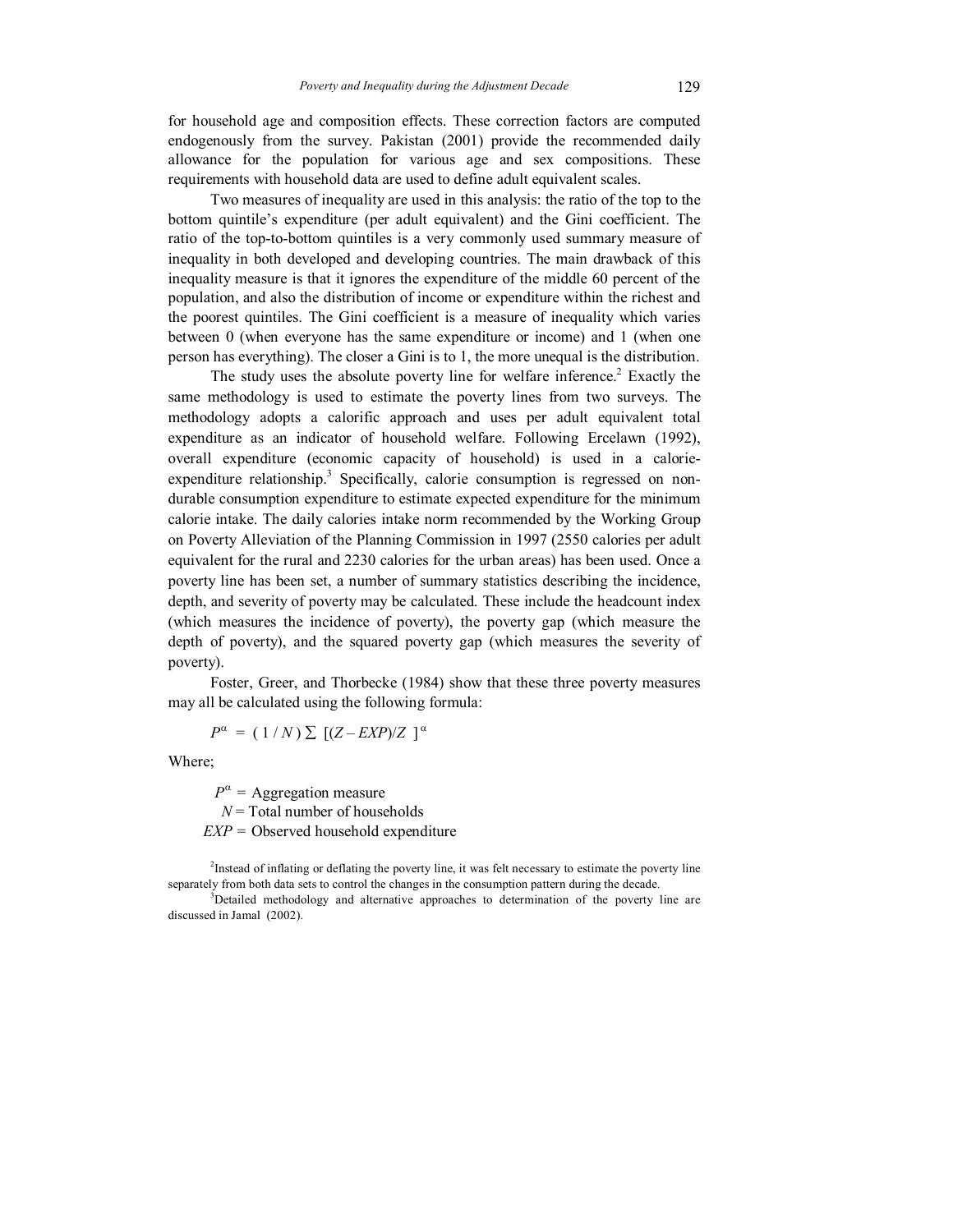*Z* = Poverty line

 $\Sigma$  = Summation for all individuals who are below the poverty line.

Putting  $\alpha = 0$ , the formula shows the head count index (HCI), that is, proportion of households whose consumption falls below the poverty line. This simple measure ignores the depth of poverty. Putting  $\alpha = 1$ , the Proportionate Gap Index or the Poverty Gap Index (PGI) is calculated. It measures the average distance from the poverty line. Although PGI shows the depth of poverty, it is insensitive to the distribution among the poor. Putting  $\alpha = 2$ , FGT2 index is calculated. The index takes into account inequality amongst the poor and shows the severity of poverty by assigning greater weights to those households that are far from the poverty line.

One of the objectives of the paper is to evaluate the poverty and inequality in the context of the macro-economic changes, which occurred over the period of 10 years under the umbrella of the Structural Adjustment Programme. In order to address this question, the methodology first proposed by Ravallion and Huppi (1991) has been selected. The approach is centred around a decomposition of a poverty index. The change in the poverty index over time is decomposed into its growth and distribution components, in order to assess the relative role played by each.

The formula, which decomposes the changes in poverty, is as follows. Let  $P^{99*}$ denote the measure of poverty in 1999 in only mean consumption, which has changed since 1988 without any change in the relative consumption level; that is,  $P^{99*}$  is obtained by applying the 1999 mean to the 1988 Lorenz curve. Similarly, let  $P^{99**}$ denotes the poverty level in 1999 if only the Lorenz curve had shifted since 1988, leaving the mean consumption unchanged. In practice, the redistribution component is calculated by multiplying each observation in the 1999 data set by the ratio of the 1988 to the 1999 mean consumption. The observed change in poverty between the two dates can then be decomposed into growth and distributional effects as follows:

 $P^{99} - P^{88} = (P^{99*} - P^{88})$  growth effect  $(P^{99**} - P^{88})$  distribution effect

## **4. INEQUALITY AND POVERTY TRENDS**

As mentioned earlier, per adult equivalent household expenditure is used as a welfare indicator for both periods: 1987-88 and 1998-99. This will control any changes in the composition of households during the decade. Table 3 presents the magnitude of the Gini coefficients and population shares for per adult equivalent expenditure. About 11 percent or a 4 percentage points increase in the overall Gini coefficient is evident from the Table. More or less the same trends are observed with respect to the urban and rural inequality. This is an average position of inequality according to the Gini coefficients. The most glaring information is provided by the share of income accruing to the lowest quintile (i.e., the lowest 20 percent) and to the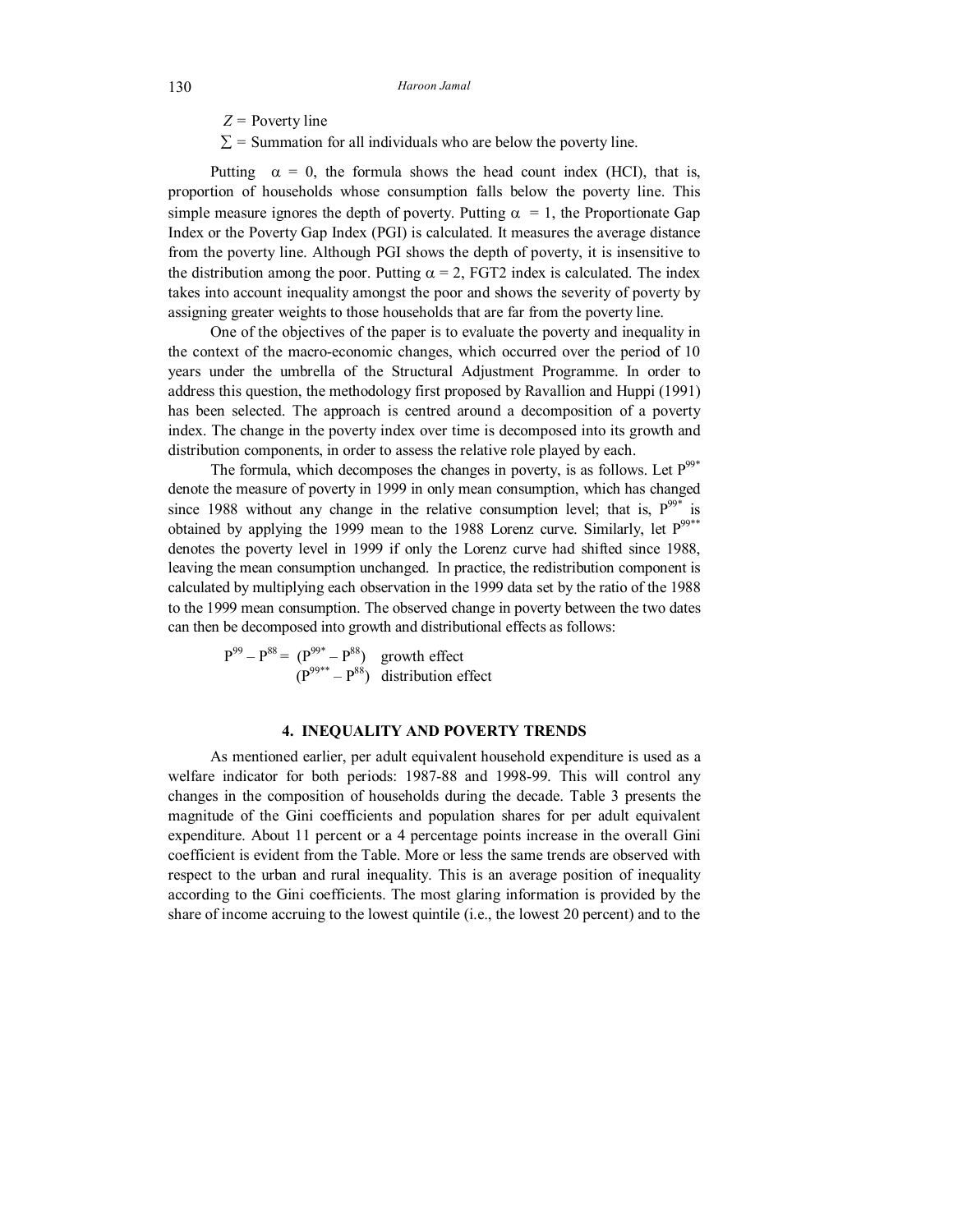| I |  |
|---|--|

|                                     | 1988 | 1999 |
|-------------------------------------|------|------|
| <b>Gini Coefficients</b>            |      |      |
| Pakistan                            | 0.34 | 0.38 |
| Urban                               | 0.39 | 0.42 |
| Rural                               | 0.30 | 0.33 |
| Share of the Lowest 20 % Population |      |      |
| Pakistan                            | 8.8  | 7.8  |
| Urban                               | 7.8  | 6.6  |
| Rural                               | 9.6  | 8.7  |
| Share of the Highest 20% Population |      |      |
| Pakistan                            | 43.5 | 46.5 |
| Urban                               | 47.8 | 50.1 |
| Rural                               | 40.0 | 41.8 |
| <b>Highest to Lowest Ratio</b>      |      |      |
| Pakistan                            | 4.9  | 6.0  |
| Urban                               | 6.1  | 7.6  |
| Rural                               | 4.2  | 4.8  |
|                                     |      |      |

*Inequality Measures (Household Expenditure Per Adult Equivalent)* 

*Source:* Estimated from Household Surveys, 1987-88 and 1998-99.

highest quintile (i.e., highest 20 percent) of the population. The magnitudes reveal that in 1988 the lowest quintile obtained just about 9 percent of the income share while the highest quintile obtained 44 percent of the income. By 1998, the share of the lowest quintile had yet again declined to 8 and that of the highest quintile increased to 47 percent. The decline in the income share of the lowest quintile and the increase in the income share of the highest quintile have occurred in both the urban as well as the rural areas. However, the situation in the urban areas is more pronounced than its rural counterpart. This can be seen from the fact that the 1988 highest-to-lowest ratio for the urban areas is higher at 6.1 than 4.2 for the rural areas. However, both ratios have continued on an upward trend, with the 1999 inequality ratio rising to 7.6 (an increase of 25 percent) and 4.8 (an increase of 14 percent) for the urban and the rural areas, respectively.

Table 4 presents the poverty estimates.<sup>4</sup> On the whole, about 24 percent of the people of Pakistan were in the state of poverty in the year 1987-88. This percentage has increased to 30 in the year 1998-99 (an increase of 26 percent). It indicates that

<sup>4</sup>Poverty estimates are sensitive to the choice of methodology and calorie norms. Therefore, a comparison with estimates of other researchers is difficult and would mislead readers. For this study, inter-temporal changes in poverty are analysed with the identical methodology and calorie norms. Similarly, this study uses per adult equivalent household expenditure, instead of per capita household income, as a welfare indicator for computing inequality.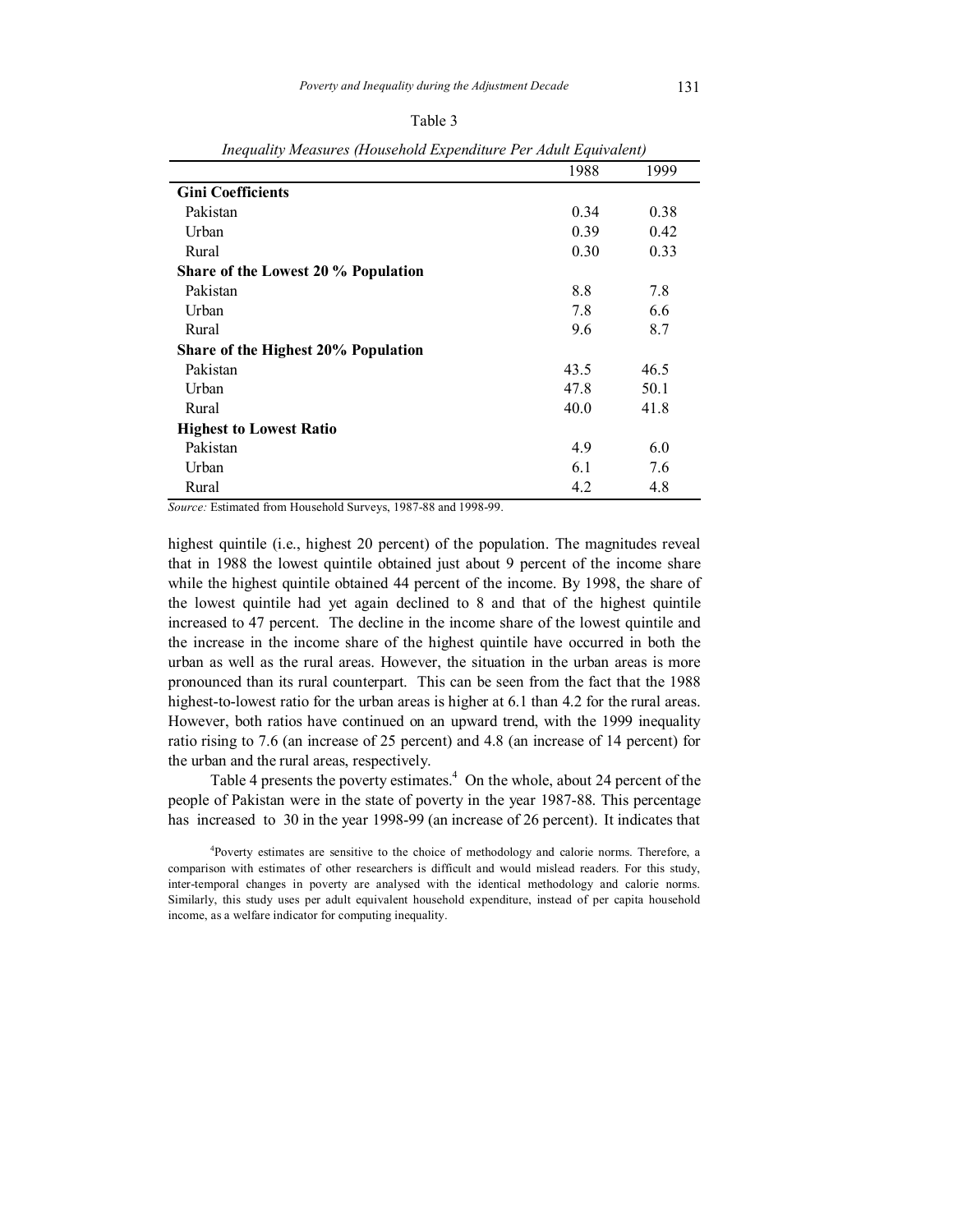| ×<br>I<br>× |
|-------------|
|-------------|

| $\epsilon$ , $\epsilon$ is seen the set $\epsilon$ is a second set of $\epsilon$ is set of $\epsilon$ is set of $\epsilon$ |      |      |                |  |  |
|----------------------------------------------------------------------------------------------------------------------------|------|------|----------------|--|--|
|                                                                                                                            | 1988 | 1999 | Percent Change |  |  |
| <b>Poverty Incidence (Head-count Index)</b>                                                                                |      |      |                |  |  |
| Pakistan                                                                                                                   | 23.5 | 29.7 | 26             |  |  |
| Urban                                                                                                                      | 18.6 | 25.0 | 34             |  |  |
| Rural                                                                                                                      | 25.5 | 31.6 | 24             |  |  |
| <b>Poverty Depth (Poverty Gap Index)</b>                                                                                   |      |      |                |  |  |
| Pakistan                                                                                                                   | 4.4  | 6.5  | 48             |  |  |
| Urban                                                                                                                      | 3.5  | 5.7  | 63             |  |  |
| Rural                                                                                                                      | 4.8  | 6.9  | 44             |  |  |
| <b>Poverty Severity (FGT2 Index)</b>                                                                                       |      |      |                |  |  |
| Pakistan                                                                                                                   | 13   | 21   | 62             |  |  |
| Urban                                                                                                                      | 1.0  | 1.9  | 90             |  |  |
| Rural                                                                                                                      | 1.4  | 2.3  | 64             |  |  |

*Poverty Estimates (Percentage of Poor Population)* 

*Source:* Estimated from Household Surveys, 1987-88 and 1998-99.

about 14 million people have fallen in the state of poverty during the decade. Although, the incidence of poverty is relatively higher in the rural than in the urban areas in both years, the change in urban poverty is more pronounced. The table depicts 34 percent and 24 percent change in the urban areas and the rural areas respectively.

The headcount index or incidence of poverty does not consider the distribution among the poor. An understanding of this distribution is necessary to perceive the nature of poverty, chronic or transitory. The low magnitudes of the Poverty Gap Index and the FGT2 Index indicate that poverty in Pakistan is not so deep and most of the poor people are not far away from the poverty line. However, during the decade of analysis, the gap and inequality among the poor has increased sharply. About 63 percent poverty gap (PGI) and 90 percent poverty severity (FGT2) have increased in the urban areas as against the 34 percent increase in the poverty incidence. The magnitudes of percent changes in the depth and severity of rural poverty are relatively lower than those in the urban areas.

Generally, the food share in household expenditure is considered as an indicator of welfare. A high share of food costs is said to imply a relatively higher level of poverty. Table 5 demonstrates this view of poverty. It demonstrates a crude picture of the adjustment in consumption patterns due to income and price effects. The table gives average shares of major commodity groups as reported by the lowest 20 percent population (after ranking households by expenditure per adult). Interesting observations emerge. A small increase in food<sup>5</sup> share is evident from the

<sup>&</sup>lt;sup>5</sup>Expenditure on food includes cereals, pulses, milk, oil and ghee, all types of meat, vegetables, and sugar. It excludes meals outside, canned food, dry fruit, beverages, sweets, and biscuits.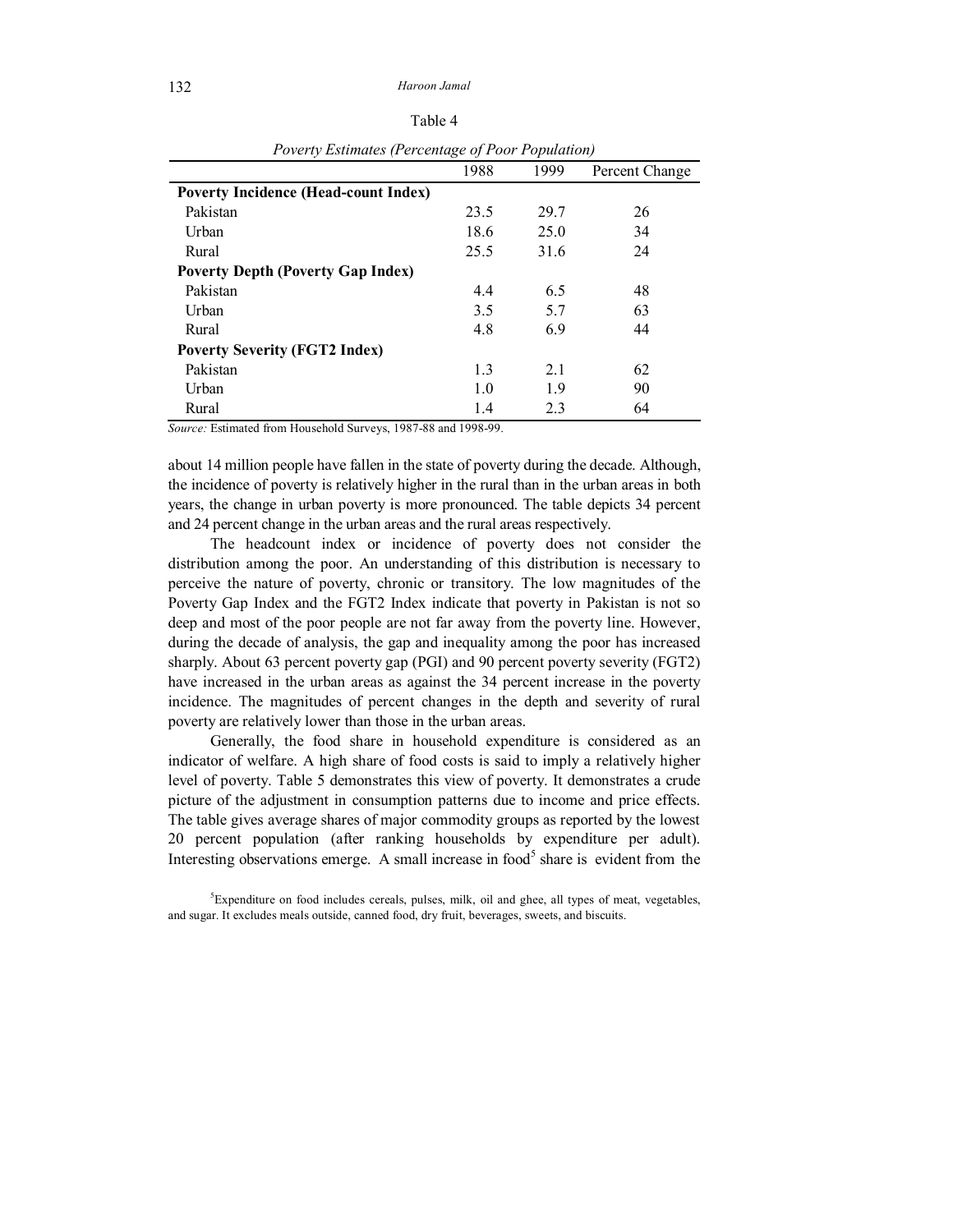| Expenature Snares—Lowest Quintue of Population (Percentage) |      |      |                |  |  |
|-------------------------------------------------------------|------|------|----------------|--|--|
|                                                             |      |      | Relative       |  |  |
| <b>Major Commodity Groups</b>                               | 1988 | 1999 | Percent Change |  |  |
| Food                                                        | 44.6 | 46.5 | 4              |  |  |
| Clothing                                                    | 9.1  | 8.5  | $-7$           |  |  |
| Fuel and Lighting                                           | 6.8  | 7.5  | 10             |  |  |
| Housing                                                     | 9.2  | 9.7  | 5              |  |  |
| Transport                                                   | 2.2  | 1.3  | $-41$          |  |  |
| Health                                                      | 2.7  | 4.4  | 63             |  |  |
| Education                                                   | 0.7  | 2.0  | 186            |  |  |
| Items for Household and Personal Care                       | 8.9  | 7.1  | $-20$          |  |  |
| Durables                                                    | 2.2  | 0.9  | $-59$          |  |  |

Table 5 *Expenditure Shares—Lowest Quintile of Population (Percentage)* 

*Source:* Estimated from Household Surveys, 1987-88 and 1998-99.

table. This is understandable. Households in the lowest-income group already have the highest food shares. Therefore, a major upward shifting is implausible. Interestingly, the share of health and education has increased at the cost of durables, consumable household items, and clothing. The table also depicts 10 percent increase in fuel share.

Table 6 gives the picture of another extreme. It displays the shares of the highest quintile of the population. Here also, a major upward change is observed in health and education, while the share of household durables has decreased significantly. The table also confirms small increase in the food, clothing, and fuel shares during the decade.

| Expenditure Shares—The Highest Quintile of Population (Percentage) |      |      |                         |  |  |
|--------------------------------------------------------------------|------|------|-------------------------|--|--|
|                                                                    |      |      | <b>Relative Percent</b> |  |  |
| <b>Major Commodity Groups</b>                                      | 1988 | 1999 | Change                  |  |  |
| Food                                                               | 30.6 | 31.5 | 3                       |  |  |
| Clothing                                                           | 6.0  | 7.1  | 18                      |  |  |
| Fuel and Lighting                                                  | 54   | 6.7  | 24                      |  |  |
| Housing                                                            | 13.6 | 13.5 | $-1$                    |  |  |
| <b>Transport</b>                                                   | 45   | 3.8  | $-16$                   |  |  |
| Health                                                             | 2.5  | 42   | 68                      |  |  |
| Education                                                          | 12   | 28   | 133                     |  |  |
| Items of Household and Personal Care                               | 52   | 79   | 52                      |  |  |
| Durables                                                           | 4.2  | 2.2  | 48                      |  |  |

Table 6

*Source:* Estimated from Household Surveys, 1987-88 and 1998-99.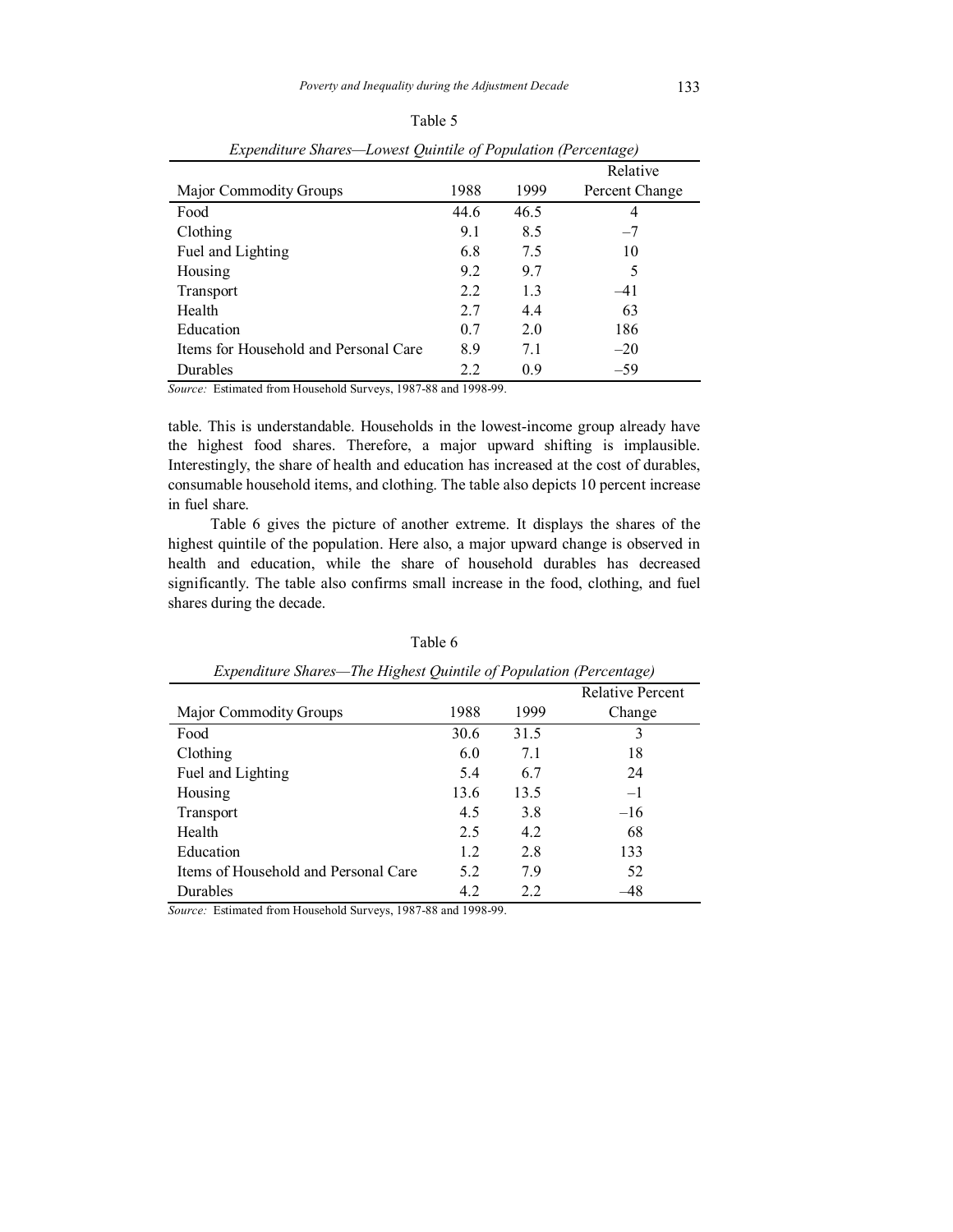134 *Haroon Jamal* 

Households in the lowest quintile devote over 45 percent of their budget to food as compared to households in the highest quintile, which devote just over 30 percent. The change in the household budget composition between 1988 and 1999 for the lowest and the highest quintiles is also meaningful. The share of food cost has increased for both quintiles, but the increase is greater for the lowest quintile than for the highest quintile; this indicates an intensification of poverty at lower levels.

The change in poverty which occurred during the decade of Adjustment is the net result of two effects, a fall in the mean level of household real expenditure and a change in the distribution. The formula described above facilitate the decomposition of poverty. These results are presented in Table 7.

| ×<br>I<br>× |  |
|-------------|--|
|-------------|--|

|                                             | Change in Poverty due to |              |             |  |
|---------------------------------------------|--------------------------|--------------|-------------|--|
|                                             | Growth                   | Distribution | Interaction |  |
|                                             | Effect                   | Effect       | Effect      |  |
| <b>Poverty Incidence (Head-count Index)</b> |                          |              |             |  |
| Pakistan                                    | 63                       | 42           | $-5$        |  |
| Urban                                       | $-53$                    | 163          | $-10$       |  |
| Rural                                       | 113                      | $-11$        | $-2$        |  |
| <b>Poverty Depth (Poverty Gap Index)</b>    |                          |              |             |  |
| Pakistan                                    | 52                       | 56           | $-8$        |  |
| Urban                                       | $-37$                    | 156          | $-19$       |  |
| Rural                                       | 89                       | 14           | $-3$        |  |
| <b>Poverty Severity (FGT2 Index)</b>        |                          |              |             |  |
| Pakistan                                    | 44                       | 62           | -6          |  |
| Urban                                       | $-29$                    | 157          | $-28$       |  |
| Rural                                       | 75                       | 24           | 1           |  |

| Decomposition of Poverty Estimates (Percentage) |  |  |
|-------------------------------------------------|--|--|
|                                                 |  |  |

*Source:* Estimated using decomposing formula.

The growth component captures the effect of the changing level of mean expenditure between 1988 and 1998, while maintaining the 1988 distribution. The redistribution component shows the effect of the changes in distribution during the decade, while maintaining mean expenditure at its 1988 level. The residual component reflects the interaction between changes in the mean and the distribution.

It is evident from the table that in the rural areas, the main factor that remained important during the decade for the rise in poverty was growth and not distribution as such. In the urban areas, however, distribution has significantly affected the poverty incidence. The growth components in the urban poverty incidence, depth and severity, are negative, indicating a reduction in poverty measures due to the growth in the economy. The magnitudes of decomposition for